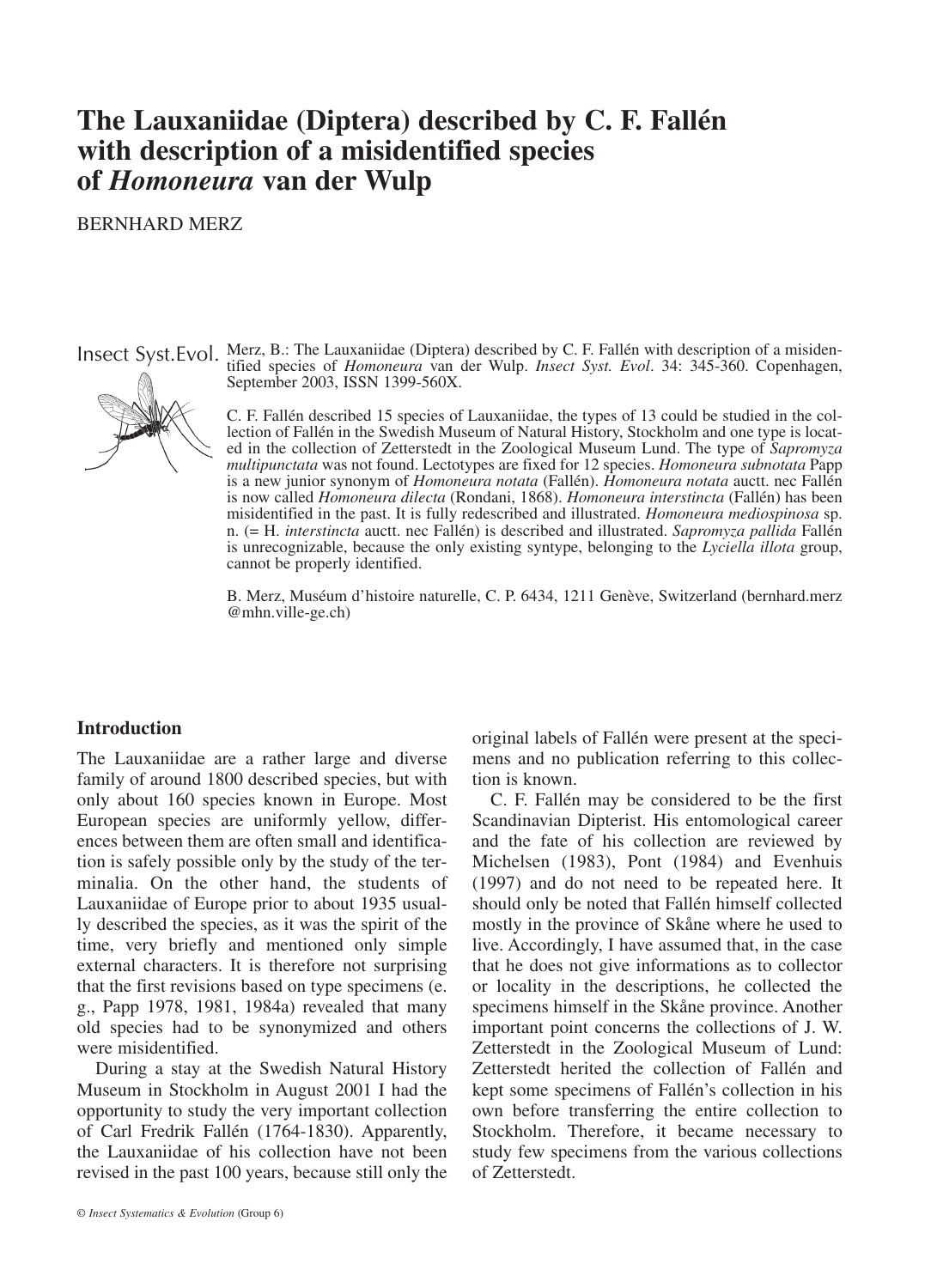The collection of C. F. Fallén is kept separately in the entomological collection of the Swedish Natural History Museum Stockholm. It was transferred in the past years from the original boxes into drawers of the unit-tray system, with each tray containing one nominal species. All original labels have been transferred. The condition of the collection is remarkably good taking into account the age and the type of preservation in the 19th and the beginning of the 20th century. Most specimens are still in a very good state of preservation, with strong, natural colours, and only little verdegree. Some specimens are covered by debris which usually does not obscure the characters. They are directly pinned dorso-ventrally with rather strong pins, usually in the posterior half of the mesonotum. Therefore, some setae and the microstructure on this part of the body are often not visible. As it was common in this period, the specimens are only rudimentarily labelled. Usually only one specimen of each sex of each species carries an identification label, and the other specimens are unlabelled. In few cases a locality label is added. This insufficient system of labelling makes it difficult to identify unambiguously type specimens or to recognize later additions or re-arrangements by Fallén, Zetterstedt or a subsequent curator. For this reason I have decided to select whenever possible lectotypes among those specimens which carry identification labels in Fallén's handwriting. Exceptions of this general rule are extensively discussed below. *In accordance with the ICZN it is expressed here that lectotypes are designated in order to fix unambiguously the status of the species*.

In his various works about Swedish Diptera, C. F. Fallén described altogether 15 species which are now assigned to the Lauxaniidae. The species were placed by him in the genera *Lauxania* Latreille and *Sapromyza* Fallén, and one species was published as *Heteroneura* Fallén. Thirteen species were published in 1820 in the "Ortalides Sveciae", 1 species in the "Agromyzides Svecidae" (1823) and 1 species in the "Supplementum Dipterorum Sveciae" of 1826. His species of *Lauxania* and *Sapromyza* are all stored in box nr. 22, except for *Sapromyza interstincta* which is in box nr. 23. The only Lauxaniidae of his genus *Heteroneura*, *H. muscaria,* is kept in box nr. 25a.

# **Material**

The following collections form the base of the present study:

- CAS = California Academy of Sciences, San Francisco (USA)
- HNHM = Hungarian Natural History Museum, Budapest (Hungary)
- MHNG = Muséum d'histoire naturelle, Genève (Switzerland)
- MSF = Museo di Storia Naturale "La Specola", Firenze (Italy)
- NRS = Naturhistoriska Riksmuseet, Stockholm (Sweden)
- ZML = Zoological Museum Lund (Sweden)
- ZMUC = Zoological Museum University Copenhagen (Danmark)
- CCK = private collection Ch. Kassebeer, Kiel (Germany)
- CGB = private collection G. Bächli, Dietikon (Switzerland)
- $CBM =$  private collection of the author

### **Results**

The names are listed in alphabetical order. The format of the catalogue is: type designation, studied material and identity of the species. References to further informations (descriptions, illustrations, keys, biology) are summarized in the literature section. Terminology of morphological structures follows Merz & Haenni (2000).

*aenea* Fallén, 1820: 28 (*Lauxania*). LECTOTYPE  $\circ$  (here designated), SWEDEN, Esperöd (NRS). [examined]

*Material*. – Described from an unspecified number of both sexes from "in fruticibus pratorum Esperöd, in copula deprehensa". There are 11 specimens in the Fallén collection (NRS) under this name which are all considered to be syntypes. One male bears the label "L. aenea  $\circ$ " in Fallén's handwriting. It is in good condition (body slightly covered with debris, right posterior frontoorbital seta missing). I have labelled it and designate it herewith as lectotype of *Lauxania aenea* Fallén. A second specimen is labelled in Fallén's handwriting as "L. aenea  $Q^{\prime\prime}$ , but it is a male. The other 6 $\sigma\sigma$  and 3 $\varphi\varphi$  are unlabelled. They are all paralectotypes and have been labelled accordingly.

*Identity*. – The lectotype as well as  $60^\circ$  and 3 $99^\circ$ belong to a species of *Calliopum* in the current interpretation. The present lectotype designation preserves the long-standing usage of the name *aenea* for this common and widespread species. One male belongs to the superficially very similar *Calliopum simillimum* (Collin, 1933) which differs from *C. aeneum* only in the terminalia of both sexes.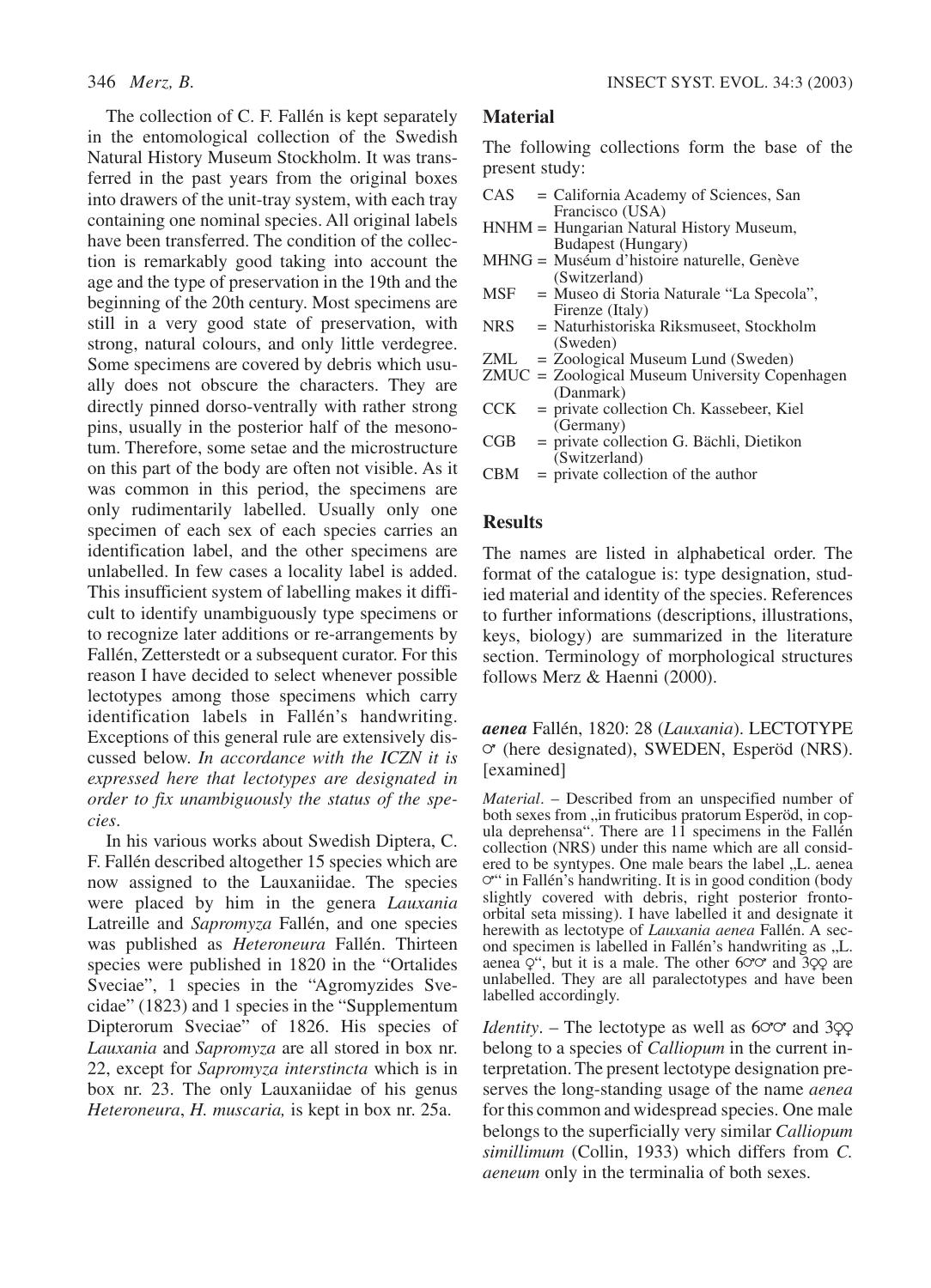*Literature.* – Collin 1933 (illustration of male terminalia), Collin 1948 (key), Papp 1979 (habitus drawing, key), Remm & Elberg 1979 (illustrations of male and female terminalia), Shatalkin 2000 (key, illustrations of male and female terminalia).

### *albiceps* Fallén, 1820: 33 (*Sapromyza*). LECTO-TYPE  $\circ$  (here designated), SWEDEN, Esperöd (NRS). [examined]

*Material*. – Described from an unspecified number of both sexes from "in fenestris Esperöd capta". There are two pins in the collection of Fallén (NRS), but only one pin carries also a specimen. It is labelled "S. albiceps  $\circ$ " in Fallén's handwriting. Its condition is bad (abdomen missing, head squashed, both postpedicels and mouthparts absent, left fronto-orbital seta and left mesonotal setae absent). I am designating it as lectotype of *Sapromyza albiceps* Fallén and I have labelled it accordingly. There is only a label on the otherwise empty pin: "S. albicpes  $Q$ " in Fallén's handwriting.

*Identity*. – The lectotype male is characterized by the ivory-yellow frons with the contrasting black ocellar triangle, the entirely transparent wing, the presence of only one fronto-orbital seta and 0+3 dorsocentral setae of which the anteriormost is inserted almost on line of suture. This combination of characters in unique in Western Palaearctic Lauxaniidae and agrees with the long-standing usage of this name for a species which is currently placed in *Sapromyza*. It exhibits a strong sexual dimorphism. The female has the ordinary yellow frons and 2 fronto-orbital setae. Because of the unusal colouration and chaetotaxy of the frons, a new subgenus *Paralauxania* Hendel, 1908 of *Sapromyza*, was erected for the male of this species.

*Literature.* – Collin 1948 (description, key), Papp 1979 (key, illustration male head), Remm & Elberg 1979 (illustrations male terminalia), Shatalkin 2000 (key).

*decempunctata* Fallén, 1820: 30 (*Sapromyza*). LECTOTYPE  $\circ$  (here designated), SWEDEN, Esperöd, by present restriction (NRS). [examined]

*Material*. – Described from an unspecified number of both sexes from "in fruticibus Scaniae & in horto Esperöd valde frequens". The collection of Fallén (NRS) holds 10 specimens under this name. One male is labelled "S. 10punctata  $\sigma$ " in Fallén's handwriting. Its condition is very good (only right arista, last two tarsal segments on right fore leg and last two tarsal segments on right hind leg missing). It is selected and labelled here as lectotype of *Sapromyza decempunctata* Fallén. One

paralectotype female is labelled  $, S. 10$ punctata  $Q^{\prime\prime}$  in Fallén's handwriting. The other  $20^\circ$  and  $6QQ$  are unlabelled. I have labelled them as paralectotypes.

*Identity*. – The lectotype and all paralectotypes are conspecific, and *S. decempunctata* is the valid name of a species of *Lyciella* Collin, as currently understood.

*Literature.* – Czerny 1932 (key, description), Papp 1979 (key, illustration wing), Remm & Elberg 1979 (illustrations male and female terminalia), Shatalkin 2000 (key, illustration wing).

*fasciata* Fallén, 1826: 15 (*Lauxania*). HOLO-TYPE Q, SWEDEN, Skåne, Esperöd, near Stenshufvud (ZML). [examined]

*Material.* – Described from one Q from "Ad Esperöd Scan. prope Stenshufvud, mense Aug. 1826 unicum individuum legit D. C. F. Kjellberg". There is no specimen under this name in the NRS. But 3 specimens could be traced by R. Danielsson in the Diptera Scandinaviae collection of Zetterstedt in the ZML. One female bears the label "Lauxania fasciata  $\varphi$ , Fall. Suppl". The name is written in Fallén's handwriting, the reference to the publication was apparently added by another person (Zetterstedt?). I consider this specimen to be the holotype of *Lauxania fasciata*. A male with the label "Mus. Fall." (not in Fallén's handwriting) and an unlabelled female are believed to be added later to the collection and do not have type status.

*Identity.* – As currently interpreted, this is a valid species of the *Minettia fasciata* species group, which includes also *M. cataracta* (Pandellé, 1902), *M. czernyi* Freidberg & Yarom, 1990, *M. luteofrontata* (Becker, 1895), *M. nemorosa* Robineau-Desvoidy, 1830, *M. rivosa* (Meigen, 1826), *M. subvittata* (Loew, 1847) and *M. tabidiventris* (Rondani, 1877). Because of the difficult synonymy and interpretation of these species, a separate study has been carried out and is presented elsewhere (Merz in press).

*Literature.* – Merz (in press) (description, key, illustrations, synonymy).

*interstincta* Fallén, 1820: 33 (*Sapromyza*). LEC-TOTYPE Q (here designated), SWEDEN, Skåne (NRS). [examined]

*Material*. – Described from an unspecified number of specimens of both sexes from "in hortis Scaniae minus frequens". There are 7 specimens, all females, in the collection of Fallén (NRS) which are all syntypes. One<br>female with the label "S. interstincta  $\circ$ " in Fallén's handwriting is here designated and labelled as lectotype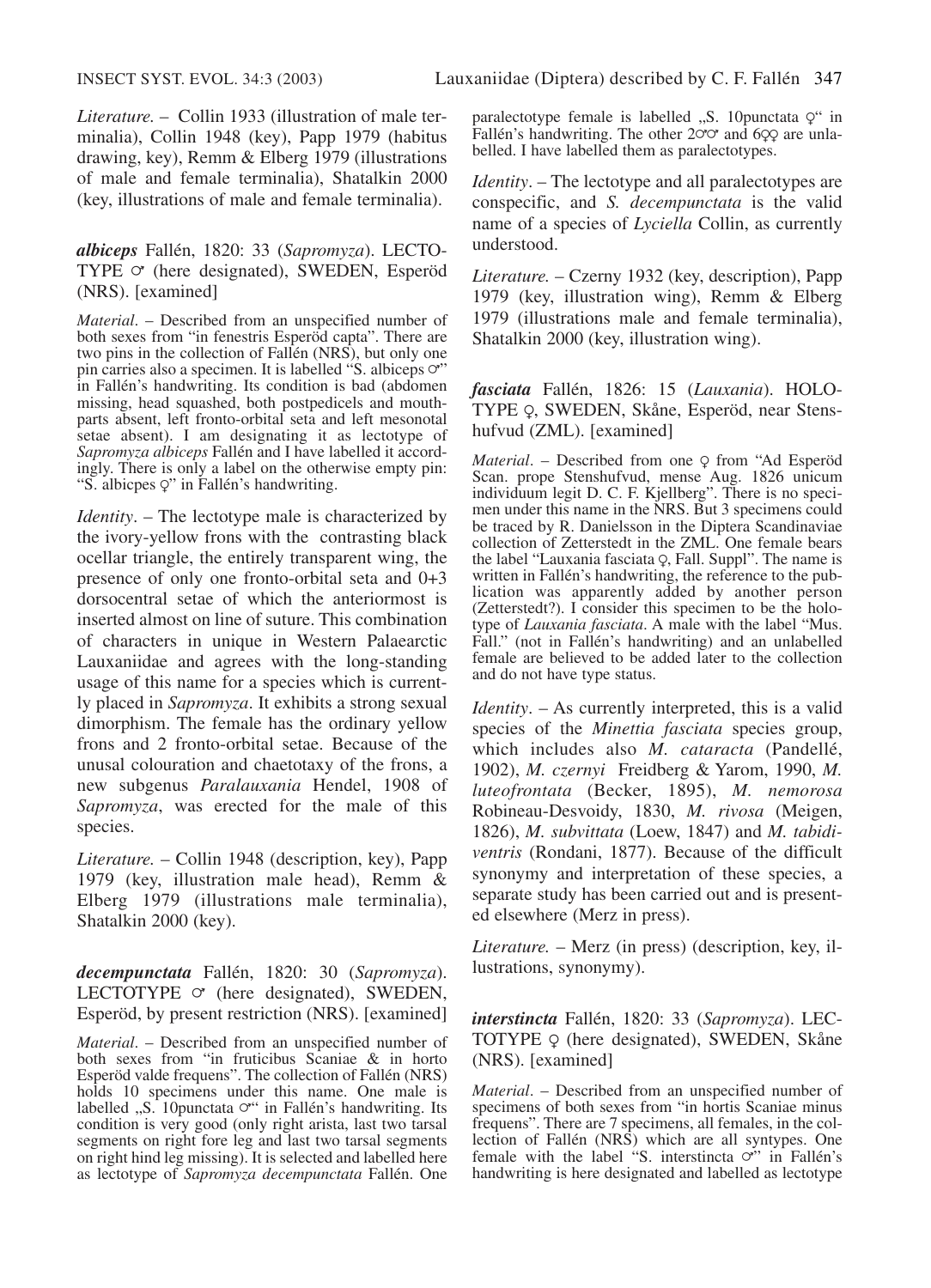

Figures 1-8. *Homoneura interstincta* (Fallén) (1, 3, 5, 7) and *H. mediospinosa* sp. n. (2, 4, 6, 8). 1-2, head in lateral view; 3-4, wing; 5-6, wing tip; 7-8, fore femur in anterior view.

of *Sapromyza interstincta* Fallén. Its condition is rather bad (both postpedicels absent; both ocellar setae broken near base; both left fronto-orbital setae absent; frons above lunule sunken; both posteriormost dorsocentral setae absent). Fallén obviously missexed the specimen; the genital segments are visible and show that it is a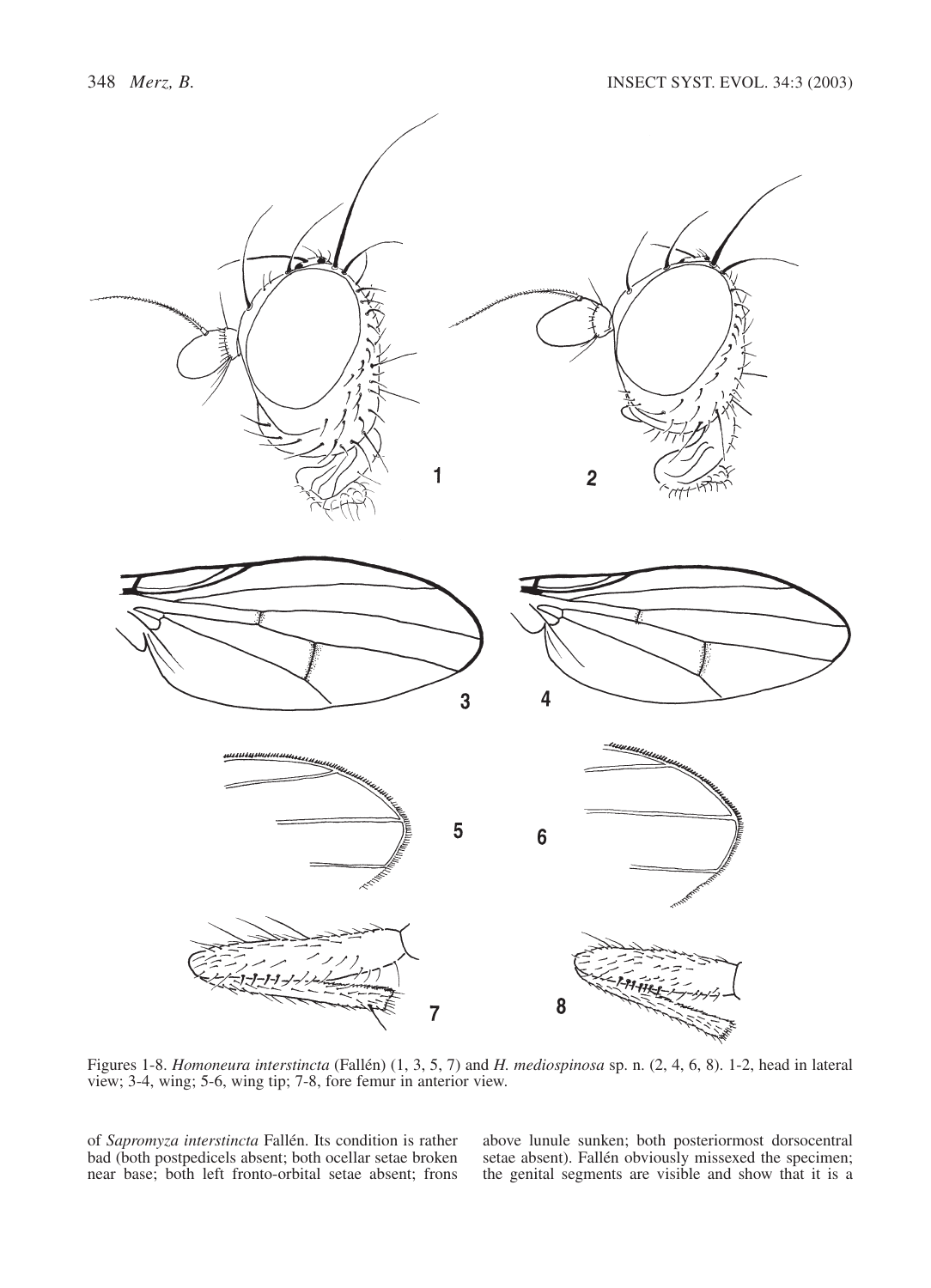female. Of the other 6 females, all paralectotypes, one specimen is labelled "S. interstincta  $\overline{Q}$ " in Fallén's handwriting, another specimen "Sandhammar (frequens?)", and the remaining 4 specimens are unlabelled.

*Identity*. – The lectotype and 5 paralectotypes belong to the same valid species of *Homoneura*. As it has been misidentified by all authors in the past it is fully redescribed below. The specimen from Sandhammar, whose thorax is rather densely covered with debris and mould, has a rather square head in profile with wide gena, and probably very long medial acrostichal setulae. It belongs to *Homoneura modesta* (Loew).

### Redescription of *Homoneura interstincta* (Fallén)

(Figs 1, 3, 5, 7, 9-15, 21-23)

*Diagnosis.* – Yellow species of *Homoneura* with unusual set of characters: row of black spinules on costa does not reach R4+5 (Fig. 5), and only a short and rather irregular row of 4-7 black spinules anteroventrally on fore femur in apical third which form a rather wide-set ctenidium (Fig. 7). Further diagnostic characters are the depression in anterior half of frons, very short rays on the arista (Fig. 1), 0+3 dorsocentral setae, 4 rows of almost similarly short acrostichal setulae, slightly infuscated crossveins (Fig. 3) and characteristic male terminalia with the paired sternite 5 (Fig. 9), the shovellike medial surstylus and the elongate, pointed gonites (Figs 11-13).

*Description.* – Entirely yellow species of 2.35- 3.06 mm wing length in males and 2.54-3.25 mm in females (lectotype: 3.01 mm).

Head (Fig. 1): In profile almost 1.5 times as high as wide, gena about one third as high as eye; fronto-facial angle about 130˚; face in ventral half distinctly bulged; frons flat, in anterior half medially with distinct depression, and with black setulae; occiput medially slightly concave; head mat yellow, but fronto-orbital plates dorsally indistinctly shining and parafacial and occipital foramen whitish microtrichose; postpedicel about 1.5 times as long as wide; arista with very short rays which are at most as long as basal diameter of arista; chaetotaxy as usual for the genus, all setae black; ocellar seta long and strong, reaching anterior the anterior fronto-orbital seta; one more or less regular row of setulae posterior of the row of postocular setae.

Thorax: throughout mat yellow, but slightly shining under certain angles; mesonotum without stripes; 0+3 dorsocentral setae, the anteriormost seta almost on suture; 4 more or less regular rows of acrostichal setulae which have all about the same length; proepisternum with a weak to strong seta; prosternum bare; other chaetotaxy as usual in the genus.

Legs: yellow including the last tarsal segment; ctenidium on fore femur (Fig. 7) forming a row of 4-7 rather wide-set black setulae anteroventrally in distal third; hind femur posterodorsally with a subapical seta; other characters as usual for the genus.

Wing (Figs  $2 \& 5$ ): row of black spinose setulae on costa ending at about two third of the sector between R2+3 and R4+5; both crossveins weakly, but still distinctly infuscated; in older specimens tip of veins R2+3, R4+5 and M1+2 with traces of infuscation; other characters as in genus.

Abdomen: entirely subshining yellow; setae and setulae on tergites and sternites not conspicuously strong.

Male terminalia (Figs 9-15): last pregenital sternite (= sternite 5) (Fig. 9) forming two laterally enlarged sclerites; protandrium (Fig. 10) open ventrally, without sclerotized connection to sternite 5; epandrium (Figs 11-13) narrow and elongate in lateral view; lateral surstylus continuous with epandrium, externally not separable from epandrium; medially recognizable by a narrow line at the articulation of the medial surstylus; medial surstylus parallel-sided, apically hooked, articulating with epandrium by a small sclerotized plate (Fig. 11); cercus small, with 3-4 long setae ventrally; hypandrium (Figs 14-15) reduced, consisting of a pair of undulating hypandrial sclerites which are not connected with each other; anterorventrally, these sclerites are articulating with the elongated, apically pointed postgonites; posteriorly, the hypandrial sclerites are connected over a sclerotized bridge; phallapodem dorsally widened; postgonite directed ventrally, parallel-sided, narrow, with a small tooth at tip; aedeagal sheath very large, shoe shaped in lateral view, with a series of wrinkeled, transversal lines.

Female terminalia (Figs 21-23): without modified sclerites; sub-anal plate strongly sclerotized and with at least 4 long, fine setulae, supra-anal plate and sclerites of segment 8 rather indistinctly sclerotized, covered with ordinary setulae, except for one long seta distally of supra-anal plate; 3 sphaerical, dark-brown spermathecae of smooth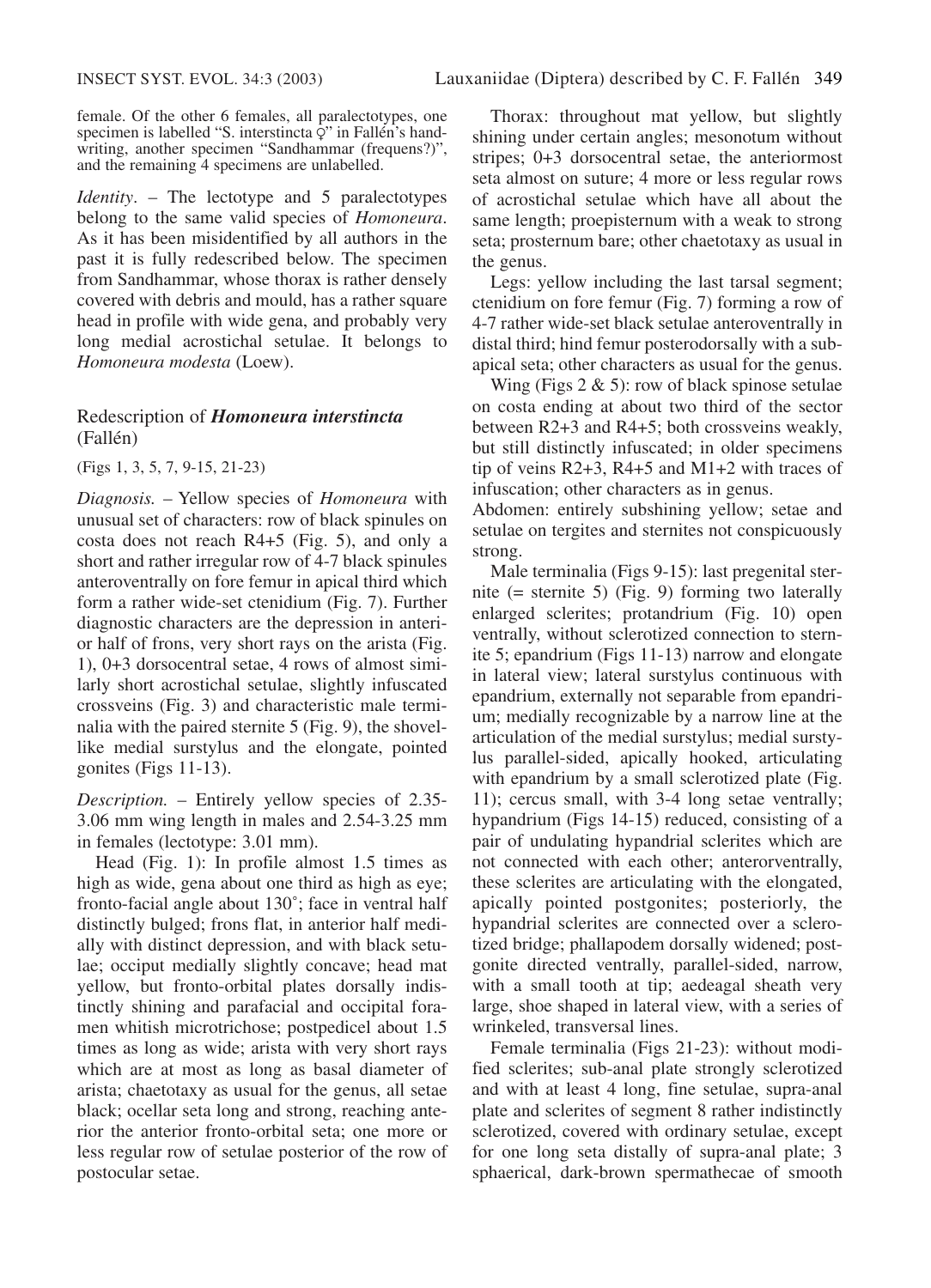

Figures 9-15. *Homoneura interstincta* (Fallén), male. 9, abdominal sternites; 10, protandrium; 11, epandrium with surstyli, anterior view; 12, terminalia, lateral view; 13, terminalia, caudal view; 14, hypandrium, aedeagus and associated structures, caudal view; 15, same, lateral view.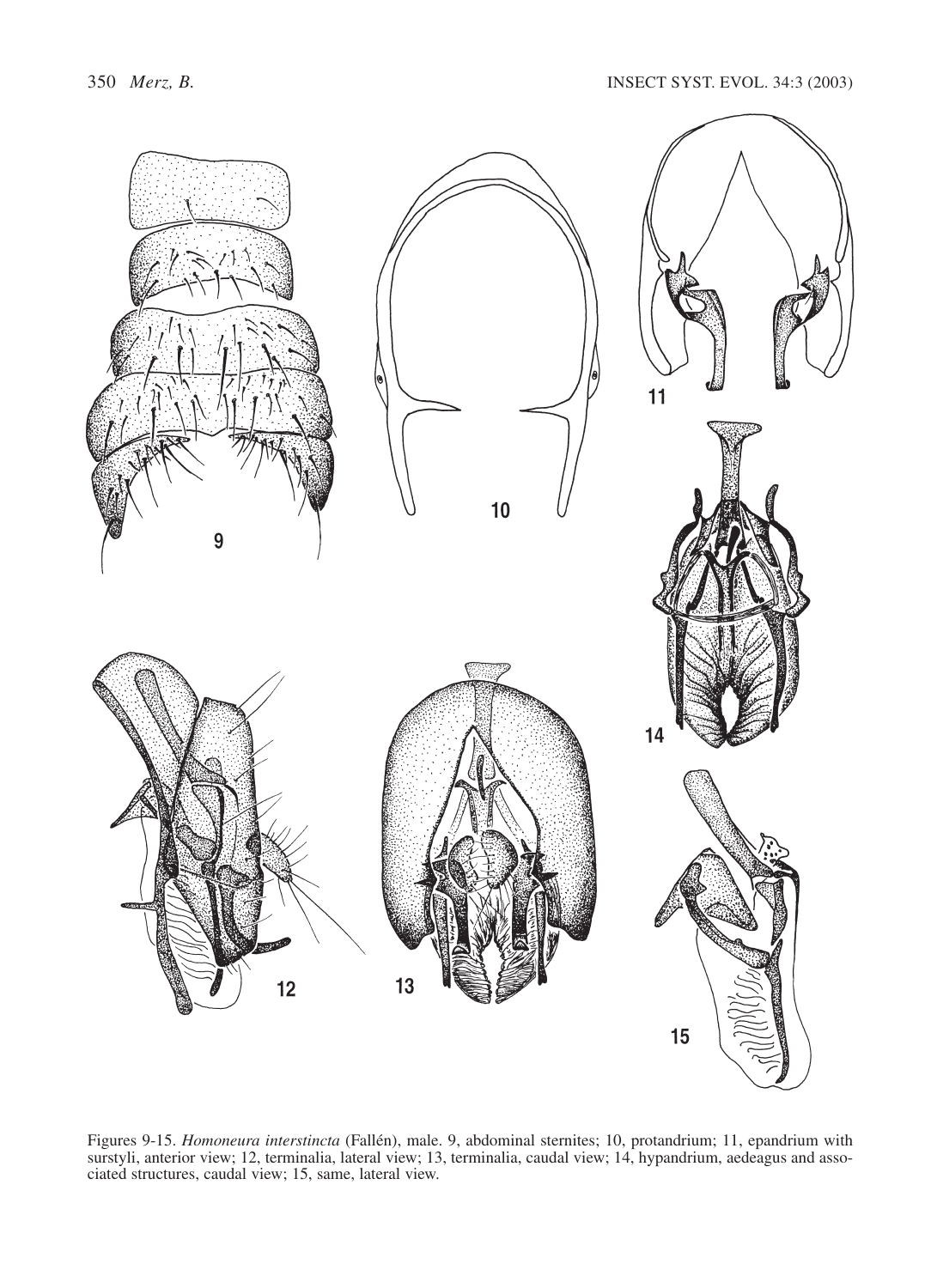

Figures 16-20. *Homoneura mediospinosa* sp. n., male. 16, sternite 5, ventral view; 17, same, lateral view; 18, epandrium and surstyli, oblique view; 19, terminalia, lateral view; 20, terminalia, caudal view.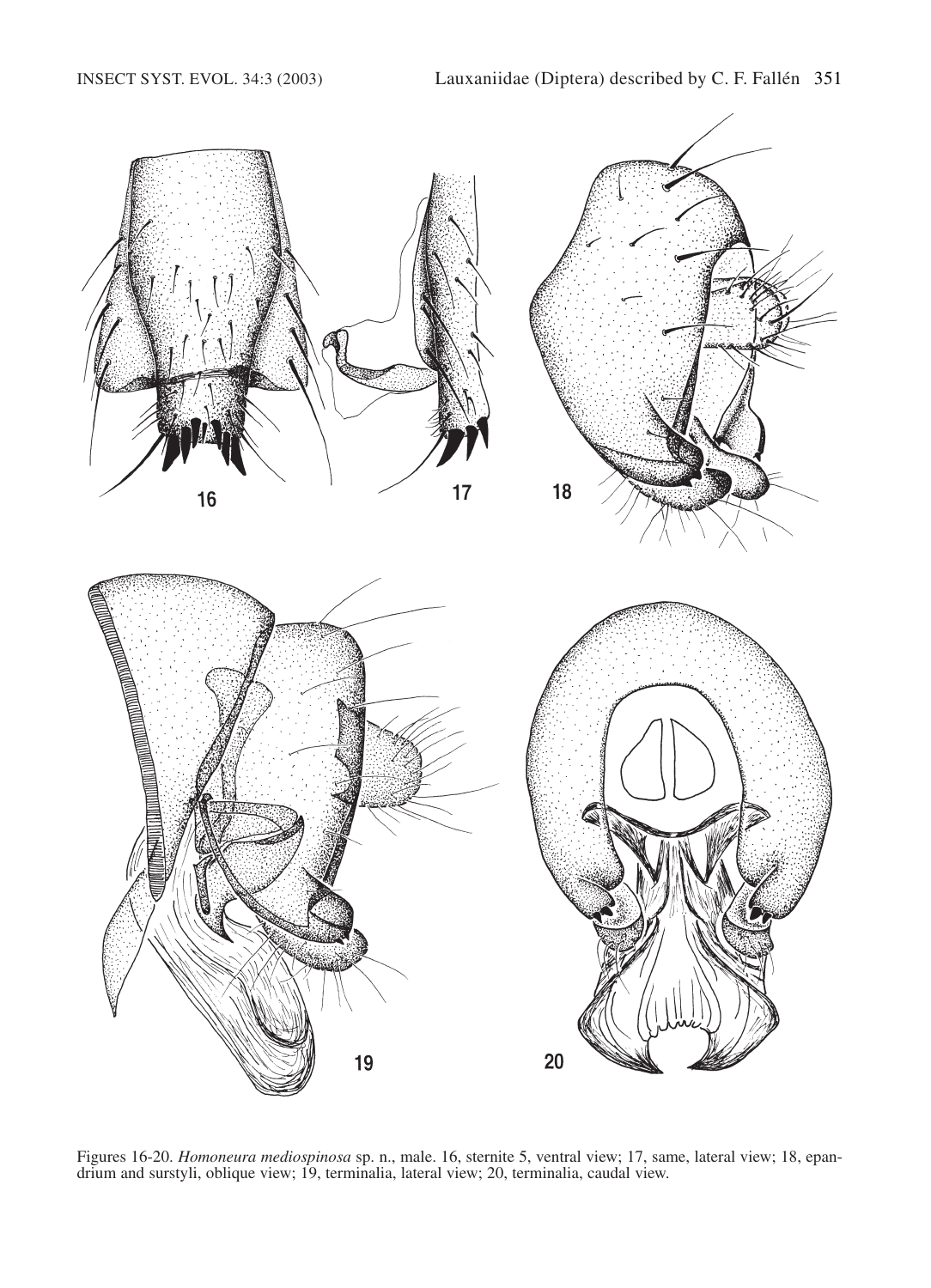surface present, with the unpaired spermatheca slightly larger.

*Comparison.* – *H. interstincta* is unique in Western Palaearctic Homoneurinae because of the abbreviated row of black spinules on the costa which does not reach R4+5. It differs from superficially similar species in the following points: *H. mediospinosa* sp. n. is generally smaller, has much shorter ocellar setae, frons flat, 5th sternite differently modified and the genital structures are different with 2 black spinulae on the lateral surstylus (see below); species of the *H. minor*-group have the arista with long rays which are at least twice as long as diameter of base of arista, the medial two rows of acrostichal setulae distinctly enlarged and different genitalia. *H. biumbrata* (Loew, 1847) has much more and closer-set anteroventral setulae on ctenidium of fore femur, apex of long veins distinctly infuscated and medial 2 rows of acrostichal setulae almost twice as long as 2 lateral rows.

*Distribution*. – Apart from the type series from Sweden, over 150 specimens have been studied from the following countries: Southern France (Vaucluse; MHNG), Northern Germany (Schleswig-Holstein; ZMUC), Northern Italy (Verona province; MHNG) and various cantons in Switzerland (Merz 2003).

*Discussion*. – The species generally known as *H. interstincta* auctt. nec Fallén has no valid name. Its description is given below.

### *Homoneura mediospinosa,* **sp. n.**

(Figs 2, 4, 6, 8, 16-20, 24-26)

*Homoneura interstincta* auctt. nec Fallén, 1820; Collin 1948; Papp 1979; Remm & Elberg 1979; Shatalkin 1995, 2000; Merz 1998.

*Type material.* – HOLOTYPUS  $\circ$ : SWITZERLAND: TI, Gordola, 210 m, 17.V.2000, leg. Merz & Ulrich (MHNG). The specimen is double-mounted on a minuten pin on a polyporus strip and is in very good condition.

PARATYPES: **Bosnia:** 3QQ, Tjentiste, 22-<br>25.VII.1984, leg. G. Bächli (CGB, MHNG). **France**: 10<sup>,</sup> Ht. Sav., Bossey-Crévin, 520 m, 27.VII.2000, leg. B. Merz (MHNG). Italy: 200, 19, Liguria, Monterosso a. M.  $25.IX.1997$ , Bach, leg. B. Merz;  $10^{\circ}$ , same, 27.IX.1997; 10, Lombardia, Marmirolo, Bosco della Fontana, 60 m, 27.VI.2000, leg. B. Merz & F. Mason; 1 $\sigma$ , Veneto, Grezzana, Bellori, 600 m, 2.VII.2000, leg. B. Merz & F. Mason; 10, 299, Verona, Malchesine, Chiesa S. Michele, 45.46N/10.50E, 26.V.2001, leg. B. Merz & F. Mason (CBM, MHNG). **Kosovo**: 1Q, Pristina, 9-11.IX.1979, leg. G. Bächli (CGB). Liechtenstein: 1Q, Schaan, Schwabbrünnen, 440 m, 7.VIII.1997, leg. B. Merz (MHNG). **Romania**: 19, O-Karpath, Vaduri, 11.VII.1985, I. Ceianu (published as *H. interstincta* by Ceianu & al. 1991) (CGB). **Russia:** 10<sup>,</sup> 10, Caucasus, Mirny [= Mirnyy, Stavropol'skiy Kray], VIII-IX.1981, leg. V. G. Mitrofanov;  $1\sigma$ , 1 $\varphi$ , Gorjatchij Klutch [Caucasus area], VIII.1979, leg. V. G. Mitrofanov; 2çç, same, VIII.1981 (CGB, MHNG); 1 $\sigma$ , Primorskyie Kray, Kamenutschka, 14.VI.1984, leg. A. Shatalkin; 1Q, same, 13.VII.1983 (CBM). **Switzerland**: 200, AG, Wettingen, 18.VII.1996, leg. G. Bächli; 10, AG, Würenlingen, 26.VII.1990, leg. G. Bächli; 10, same, 7.VIII.1998;  $40^{\circ}$ , same, 20.VII.1996; 2 $2^{\circ}$ , BE, Biel, 27- $31.$ VII.1973, leg. G. Bächli (CGB, MHNG, ZML); 1 $\varphi$ , BE, Spiez, Spiezberg, 650 m, 29.VI.1993, leg. Merz & Eggenberger (CBM);  $2\sigma\sigma$ , BL, Bubendorf, 623.54/ 253.54/FF1, 31.VIII.-7.IX.2000, leg. M. Wolf (CGB); 10, 19, GE, Cartigny, Moulin de Vert, 350 m, 24.V.1999, leg. Merz & Müller; 10, 2oo, GE, Chancy, La Laire, 350 m, 486690/111100, 1.VII.2001, leg. B. Merz; 1Q, GE, Chèvres, bord du Rhône, 26.VIII.2000, Merz &<br>Eggenberger (CBM, MHNG); 1ơ, GR, San Vittore, Rebberg, 300 m, 4.VIII.1997, leg. B. Merz (CBM); 500, 299, JU, Delémont, 2-6. VIII. 1974, leg. G. Bächli (CBM, MHNG, NRS); 10, SH, Merishausen, Gräte, 520-720 m, 1.VI.1996, leg. Merz & Eggenberger;  $1\sigma$ , SH, Merishausen, Osterberg, 770 m, 30.V.1996, leg. B. Merz; 10, SH, Rüdlingen, Heimstätte, 380 m, 5.VII.1998, leg. Merz & Eggenberger (CBM); 1 $\sigma$ , SO, Rickenbach, 7.VII.1994, Waldrandprojekt, FF Nr. 105, leg. P. Duelli (MHNG); 1Q, TI, Bellinzona, 26-30.VIII.1981, leg. G. Bächli (CGB); 19, TI, Biasca-Loderio,  $350 \text{ m}$ ,  $17. V.2000$ , leg. Merz & Ulrich;  $1\sigma$ , same, 17.VI.1995, leg. Merz & Bächli; 10, same, 28.VI.1992, leg. Merz (CBM, MHNG); 1Q, TI, Brè, 900 m, 19.V.1991, leg. B. Merz (CBM); 10, TI, Brissago, 560 m, 17.VI.1997, WaldBrand 97.25, KOM 12.3, leg. M. Moretti (MHNG); 300, 700, TI, Contra, 580 m, 29.VII.1976, Paul H. Arnaud jr. leg.; 2QQ, same, 30.VII.1976 (CAS); 1Q, TI, Gordola, 11.IX.1989, leg. B. Merz; 1Q, same, 17.V.2000, leg. Merz & Ulrich (CBM, MHNG); 2cq, VD, Cudrefin, 435 m, 30.VI.1972, Paul H. Arnaud Jr. & Raymond C. Milliet leg. (CAS); 10, ZH, Zürich-Hönggerberg, 530 m, 31.VII.1997, leg. B. Merz; 1Q, ZH, Zürich, Katzensee, 440 m, 15.VI.1995, leg. B. Merz (CBM, MHNG).

Other material. - Germany: 10, Berlin, Grunewald,15.V.2000, leg. Ch. Kassebeer; 2QQ, Berlin, Köpenick, Müggelberge, 15.VI.1999, leg. Ch. Kassebeer; 10, Berlin, Köpenick, Müggelberge, 52.25N/13. 38E, 14.V.2000, leg. Ch. Kassebeer (CCK). The specimens from the Müggelberge were published as *H. interstincta* by Kassebeer (2001).

*Diagnosis*. – Small, yellow *Homoneura* with short and weak ocellar setae not reaching anterior fronto-orbital seta, flat frons, almost bare arista, (Fig. 2), 4 rows of evenly short acrostichal setulae, 0+3 dorsocentral setae, a wide-set row of black spines anteroventrally in apical third of fore femur (Fig. 8), slightly infuscated crossveins (Fig. 4) and characteristic male terminalia with the 5th sternite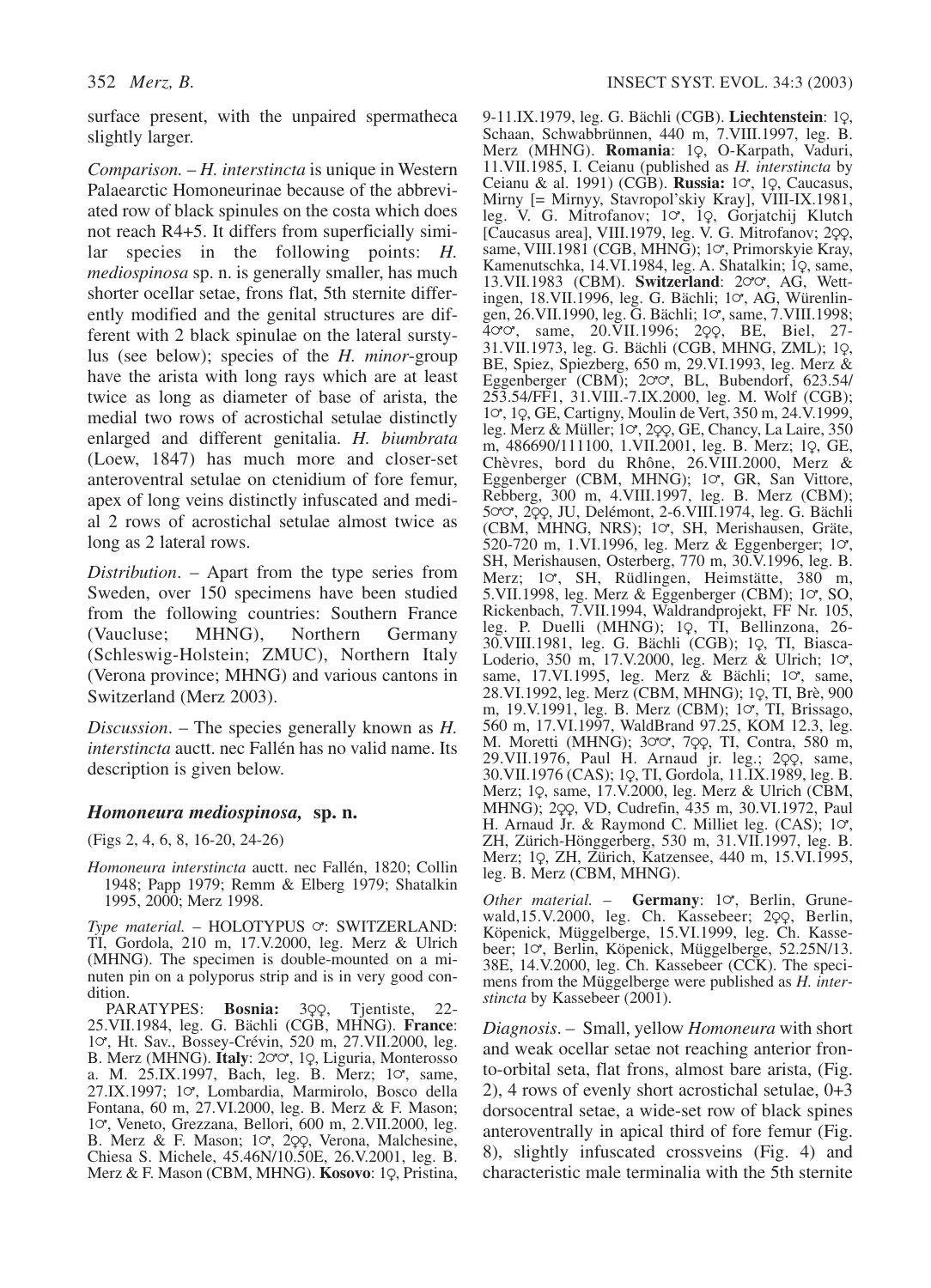distally with a median projection with black spinose teeth-like setulae at its tip (Figs 16-17), and medially connected with the protandrium by a strong bridge-like sclerite; lateral surstylus distinct, apically with 2 small black spine-like setae (Figs 18-20).

*Description*. – Yellow species of 2.47-2.78 mm wing length in males and 2.64-3.25 mm in females (holotypus: 2.71 mm).

Head (Fig. 2): In profile about 1.2 times as high as wide, gena about one fifth as high as eye; fronto-facial angle about 100˚; face almost entirely flat, not visible in profile; frons flat, with few black setulae in anterior third; occiput indistinctly concave medially; head almost entirely mat yellow except for occipital foramen which is black and densely silvery microtrichose; postpedicel about 1.5 times as long as wide; arista with very short rays which are at most as long as basal diameter of arista; chaetotaxy as usual for the genus; all setae black; ocellar setae weak (about as strong as postocellar setae) and short, not reaching anteriorly between anterior fronto-orbital setae; one additional row of black setulae posterior of the row of postocular setae in dorsal half.

Thorax: mat yellow, indistinctly subshining under certain illumination; mesonotum without stripes; 0+3 dorsocentral setae, the anteriormost seta almost on suture; acrostichal setulae in 4 more or less regular rows; setae on medial row slightly longer than on lateral row; proepisternum with a weak to moderately long black seta; prosternum bare; other chaetotaxy as usual for the genus.

Legs: entirely yellow including last tarsal segment; ctenidium on fore femur (Fig. 8) formed by a row of about 7 wide-set, black spinose setulae anteroventrally in apical third; hind femur dorsally with one subapical seta.

Wing (Figs 4, 6): row of black spinules on costa reaching R4+5; both crossveins indistinctly infuscated, wing otherwise entirely translucent; very rarely at tip of veins R2+3, R4+5 and M1+2 with slight infuscation in strongly coloured specimens.

Abdomen: mat yellow, unspotted.

Male terminalia (Figs 16-20): sternite 5 (Figs 16-17) modified, medially with 3 pairs of black spinose setae on a projection; medial part of 5th sternite raised, lateral part flat; ventrally connected with protandrium by a strongly sclerotized bridge; epandrium (Figs 18-20) a large semicercle in caudal view; lateral surstylus projecting posteriorly, with 2 small black spinose setae at apex; medial surstylus apically and ventrally with a series of long, soft setulae, which are longer than lateral surstylus in profile; hypandrium forming a semicercle which is closed posteriorly, connected with the aedeagal sheath by a rather large sclerotized plate (postgonite?); phallapodeme dorsally widened; aedeagal sheath shoe-like shaped in lateral view; in caudal view posteriorly widening.

Female terminalia (Figs. 24-26): without apparent modifications; sub-anal and supra-anal plates both posteriorly with at least one long, soft seta; sub-anal plate and cerci black, remaining sternites and tergites yellow; 3 smooth, dark-brown spermathecae present; unpaired spermatheca slightly larger.

*Etymology*. – The specific name refers to the black spinose distal margin of the medial projection of the 5th sternite in the male.

*Comparison*. – *H. mediospinosa* is probably the smallest European *Homoneura* and the only species with a short and weak ocellar seta; the shape of the last pregenital segment is unique among European *Homoneura*. *H. interstincta* has, in addition to the abbreviated row of black spinules on the costa, longer ocellar setae, frons anteriorly with depression, occipital foramen usually not black dorsally, and different male terminalia. Other species with infuscated crossveins have usually longer rays on the arista, setae of ctenidium on fore femur closer-set, and the medial rows of acrostichal setulae distinctly enlarged.

*Literature* (as *H. interstincta*) . – Papp 1979 (illustration of antenna and wing), Remm & Elberg 1979 (illustrations of male and female terminalia), Shatalkin 1995 (key), Shatalkin 2000 (key).

*Distribution*. – This species is widely distributed in the Palaearctic region. The following country records of "*H. interstincta* (Fallén)" refer to this species: Great Britain (Collin 1948), Hungary (Papp 1979), Baltic countries (Remm & Elberg 1979).

*Discussion*. – The original description of *S. interstincta* is very short and does not allow to recognize the species unambiguously. Therefore it is quite understandable why this species and *H. mediospinosa* have been misidentified in the past. Also, the description of *H. interstincta* in Czerny (1932) is very superficial, and applies to both species. Apparently, it was first Collin (1948) who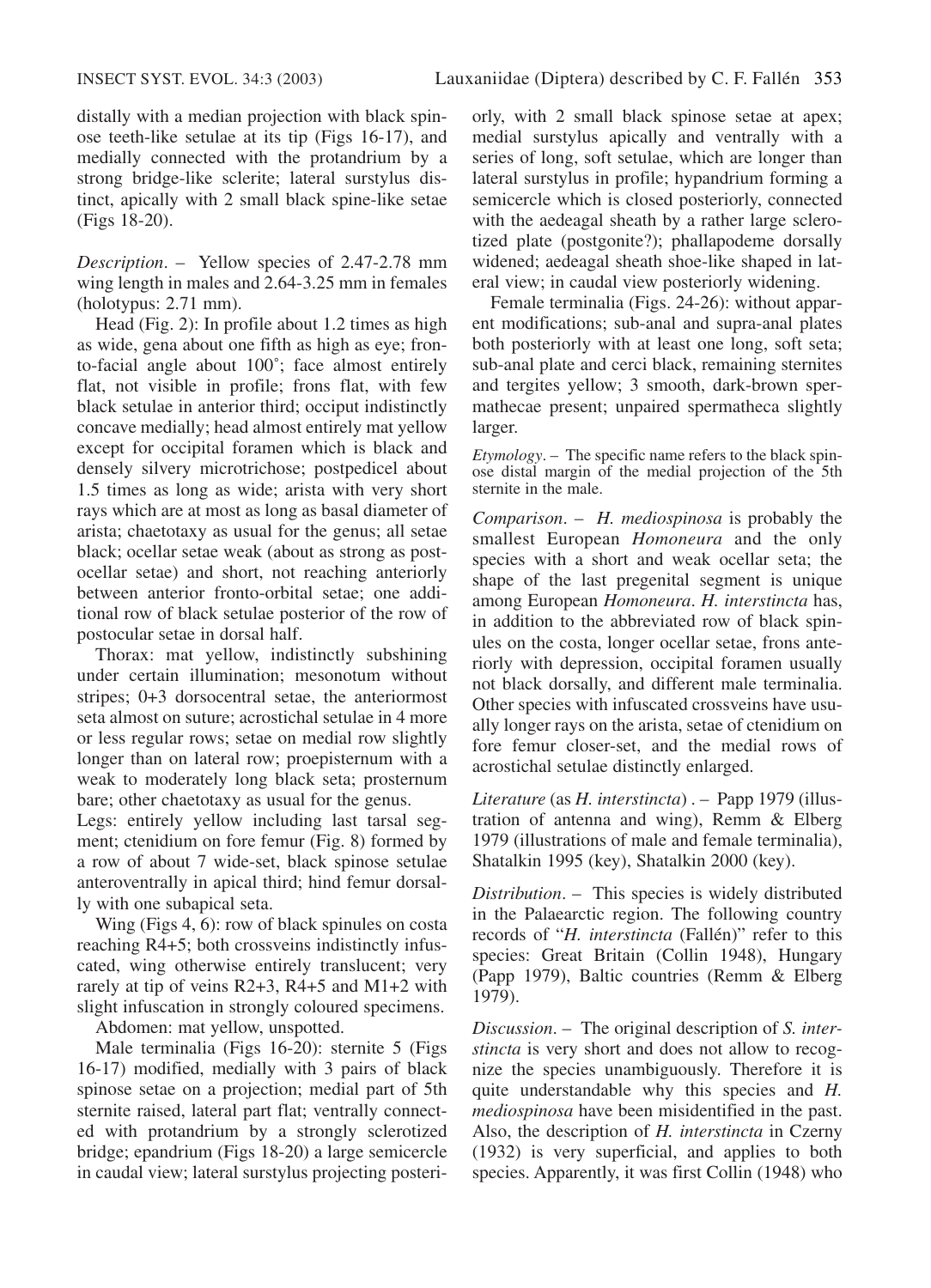

Figures 21-26. *Homoneura interstincta* (Fallén) (21-23) and *H. mediospinosa* sp. n. (24-26), female. 21 & 24, last abdominal segments, ventral view;  $22 \& 25$ , same, lateral view;  $23 \& 26$ , spermathecae.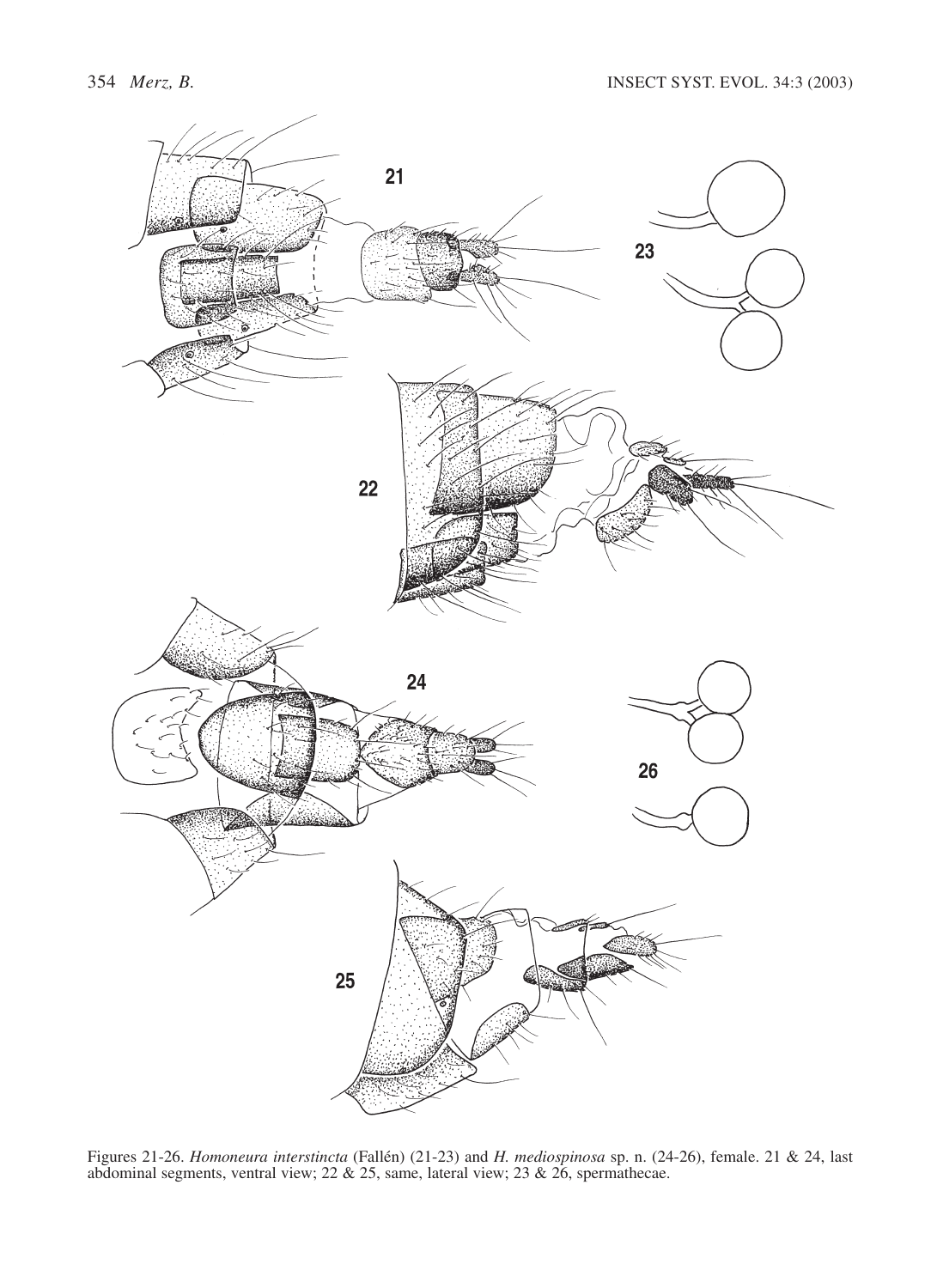identified the species with the spinose projection on the 5th sternite as *H. interstincta*, but without studying the types. All subsequent authors have uncritically adopted this incorrect interpretation.

### *multipunctata* Fallén, 1820: 30 (*Sapromyza*). HOLOTYPE Q, SWEDEN, Skåne. [not examined]

*Material.* – Described from one  $\varphi$  "species haec inter nostrates forsitan rarissima, in Scania semel capta". There is only an empty pin with the label "S. multipunc-<br>tata  $\varphi^*$  in Fallén's handwriting in the NRS. No specimen of this species originating from Fallén's collection could be traced in the ZML (R. Danielsson, pers. comm.).

*Identity*. – Fallén described under this name a yellow species with a reticulate wing pattern and yellow antennae. The distribution of the dark spots (along crossveins, at tip of longitudinal veins) and the presence of paler and darker areas apply to a species of Lauxaniidae which is currently interpreted as *Eusapromyza multipunctata* (Fallén). It is known from Skåne (3 $\sigma\sigma$ , 4 $\varphi$ , "Sc [= Scania], Ztt. [= Zetterstedt]" in NRS) whereas other Western Palaearctic species with a reticulate wing do not occur in Scandinavia (*Eusapromyza balioptera* Czerny, *E. beraudi* (Bezzi) and *E. poeciloptera* (Loew)). Because of the unambiguous interpretation of this species by all authors it is not necessary to select a neotype.

*Literature*. – Czerny 1932 (description, key, illustrations wing, fore leg, male terminalia), Remm & Elberg 1979 (illustrations of male and female terminalia), Papp 1979 (key, illustration wing), Shatalkin 2000 (key, illustrations of wing and male terminalia).

*muscaria* Fallén, 1823: 2 (*Heteroneura*). LECTO-TYPE Q (here designated), SWEDEN, Esperöd (by present restriction) (NRS). [examined]

*Material*. – Described from an unspecified number of females from "E. Smolandia a D. Boheman missa. In pratis Esperöd, semel inventa". There is only one female in the collection of Fallén (NRS) which is designated here as lectotype of *Heteroneura muscaria* Fallén and labelled accordingly. It is assumed that this specimen is the one collected by Fallén himself in Esperöd which is the restricted type locality. The condition of this specimen is rather bad (heavily covered with debris on frons and the left side of head and thorax; left wing somewhat folded; right fore leg broken off but lying between middle legs).

*Identity.* – Despite the poor condition of the lectotype its identity can be easily recognized. It is the species which is currently known in the binomen *Cnemacantha muscaria* (Fallén). The species can be easily recognized by the presence of two apicoventral setae on mid tibia, 1+3 dorsocentral setae, 6 rows of acrostichal setulae and the infuscated wing in the anterior half.

*Literature*. Czerny 1932 (key, description, illustration male terminalia, as *Lyciella muscaria*), Papp 1979 (key, illustration female habitus), Remm & Elberg 1979 (illustrations male and female terminalia), Shatalkin 2000 (key).

*notata* Fallén, 1820: 30 (*Sapromyza*). LECTO-TYPE  $\circ$  (here designated), SWEDEN, Esperöd (NRS) [examined].

*Material*. – Described from an unknown number of specimens of both sexes from "habitat rarior, in Esperöd, mense Augusto". There is one couple in the collection of Fallén (NRS), the male with the label  $\mu$ , S. notata  $\sigma$ <sup>\*\*</sup>, the female with the label  $\alpha$ , S. notata  $Q^{\alpha}$ , both in Fallén's handwriting. The condition of the  $\sigma$  is good (only left antenna, postpedicel of right antenna, the two anterior left dorsocentral setae and the right posterior scutellar seta missing). It is herewith designated as lectotype of *Sapromyza notata* Fallén and labelled accordingly. The female is labelled as paralectotype.

*Identity*. – This species belongs to a complex of 4 species of *Homoneura* which can be separated only in the ornamentation of the hind leg and terminalia of males (Papp 1978). They all have 6 brownish spots on the wing (along both crossveins, at tip of veins R4+5 and M1+2 and two spots on R4+5 between R-M and apical spot), a short plumose arista (entire diameter of arista at least half as wide as width of postpedicel), 4 rows of acrostichal setulae of which the medial pair contains several much longer setulae, and the male carries on the hind femur in posteroventral position a row of 4-15 black, strong setae which are longer and thicker than other setae. The lectotype is characterized by the presence of 7 strong black setae (the longest longer than diameter of hind tibia) in apical half on the hind femur and only 3 fine setulae on hind trochanter. These characters match perfectly the description and the illustrations of *Homoneura subnotata* Papp, 1978 (see his Fig. 20), of which the holotype could also be studied (in HNHM). Therefore, *H. subnotata* is a junior synonym of *H. notata* (**syn. n.**). As a consequence of this synonymy a new name should be proposed for *H. notata* auctt. nec Fallén. This species carries a row of 10-15 short black setulae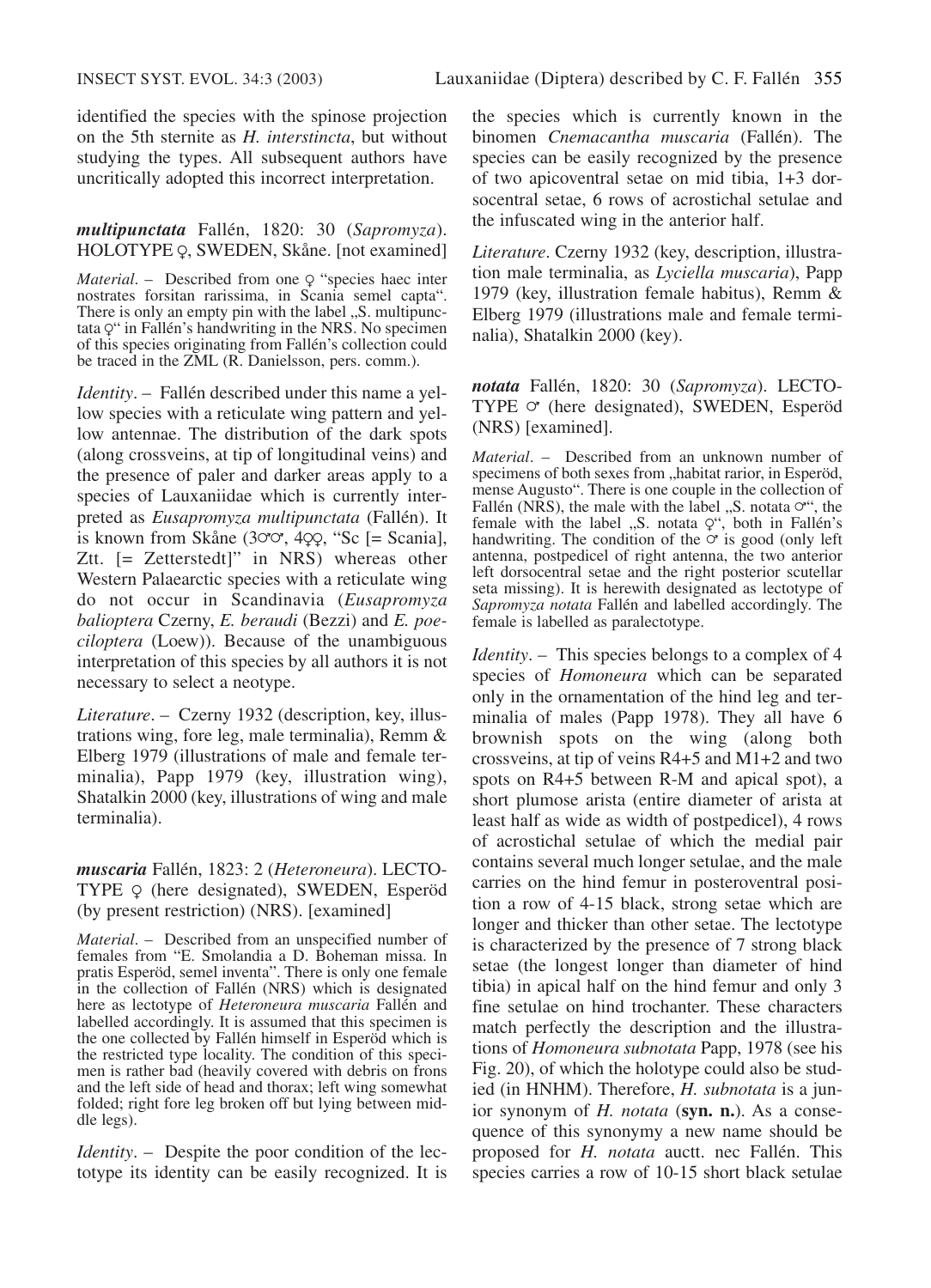on hind femur posteroventrally (the longest setula about half as long as diameter of hind tibia) and a brush of black setulae on hind trochanter (Fig. 19 in Papp 1978). Two species are considered to be synonyms of this species: *Sapromyza duodecimpunctata* Macquart, 1835 and *Sapromyza dilecta* Rondani, 1868 (Papp 1984b). The types of *duodecimpunctata* cannot be found in the MNHNP (J. Charbonnel, pers. comm.) and its description is quite short and applies to any species of the species gorup. On the other hand, I could study the lectotype of *S. dilecta* (in MZF). It corresponds perfectly with the key characters and Fig. 19 in Papp (1978). Therefore the name *H. dilecta* (Rondani) is proposed for *H. notata* auctt. nec Fallén.

*Literature*. – (as *S. dilecta*): Rondani 1868 (description); (as *H. subnotata*): Papp 1978 (description and illustrations of male hind leg and male terminalia); Papp 1979 (key and illustrations of male hind leg and male terminalia), Godfrey 1994a (illustration hind leg of male), Shatalkin 1995 (key, illustration of male hind leg), Shatalkin 2000 (key, illustration of male hind leg).

*obsoleta* Fallén, 1820: 31 (*Sapromyza*). LECTO-TYPE  $\circ$  (here designated), SWEDEN, Skåne (presumed, not stated) (NRS). [examined]

*Material*. – Described from an unspecified number of specimens of both sexes without precise type locality ("hospitium sequentis, ejusque similitudo"). Fallén collected often around his home and it is assumed that the specimens originate from Skåne. The collection of Fallén (NRS) contains 1 $\sigma$  and 6 $\varphi$ . The male is unlabelled but in excellent condition (pin with some verdegree, segments 3-5 of right hind tarsus absent). It is designated here as lectotype of *Sapromyza obsoleta* Fallén and labelled accordingly. One  $\varphi$  was missexed by Fallén, because it bears a label in his handwriting "S. obsoleta  $\varphi$ ", another  $\varphi$  is labelled "S. obsoleta  $\varphi$ ", whereas the other 4 specimens are unlabelled.

*Identity*. – According to Fallén (1820), this is the species that Wiedemann considered to be identical with *Tephritis flava* Fabricius, 1805, nec Linnaeus, 1758. The type series consists of 3 species of *Sapromyza*, all with apically darkened postpedicel. The single male was selected as lectotype because it allows to maintain the long-standing usage of the name *obsoleta* for the type species of *Sapromyza*. The diagnostic characters, such as the apically black palpus and postpedicel, the 0+3 dorsocentral setae with few elongate setulae anteriad, the unspotted abdomen, the absence of a dorsal

preapical seta on hind tibia, the very long curved apical spine on hind tibia and the conspicuous brush of black setulae ventrally on hind metatarsus, are unique for Lauxaniids. Accordingly, the 2 labelled  $\varphi$  and two unlabelled  $\varphi$  belong to the same species. One  $\varphi$  with yellow palpus, normally setose abdomen and a short, but distinct preapical dorsal seta on hind tibia belongs to *Sapromyza setiventris* Zetterstedt, 1847. The last female has very long setae laterally on tergites 3 & 4 and is *Sapromyza apicalis* Loew, 1847.

*Literature*. – Czerny 1932 (key, description), Collin 1948 (key), Papp 1979 (key, illustration of male hind leg), Shatalkin 2000 (key).

*pallida* Fallén, 1820: 32 (*Sapromyza*). SYNTYPE (without abdomen), SWEDEN, Skåne, Sandhammar (NRS). [examined]

*Material*. – Described from an unspecified number of specimens of both sexes from "Ad litus Sandhammar [= on the beach of Sandhammar] Scan. mense Augusto, in fruticibus longe frequentissima". There are two specimens in the collection of Fallén in the NRS. One specimen without abdomen labelled "S. pallida  $\circ$   $\circ$  mihi" in Fallén's handwriting is undoubtely a syntype in bad condition (left hind leg absent, left postpedicel missing, left wing partly broken, left anterior orbital seta absent, thorax slightly smashed laterally). The other specimen, a  $\varphi$ , is unlabelled. It is in rather good condition (both postpedicel absent, mesonotum slightly smashed dorsally, legs very compressed) and belongs to *Tricholauxania praeusta* (Fallén). It is not a syntype, because it differs in some points from the original description. Fallén indicates clearly that the wing is without infuscation ("alisque colore omnino nullo tinctis"), but the specimen has the DM-Cu crossvein and the apex of the wing slightly infuscated. It can be assumed that the postpedicel is yellowish (although they are both absent), as usually in the species, and not "apice late nigro" as observed by Fallén. The ZML holds 5 specimens of *S. pallida* in the "Diptera Scandinavica" collection of Zetterstedt, one specimen in the "Wallengren" collection and one specimen in the "Göteborgensis" collection. All specimens are in bad condition, partly shrivelled, decoloured and with various parts (setae, antennae, legs) missing. Two specimens of the "Diptera Scandinavica" collection bear a small yellow-brown tag and a label "Ostrog." (= Ostrogothia), the 3 other specimens have only the small yellow-brown triangular tag, suggesting that they may come from the same locality. Therefore they are considered not to be types. The "Wallengren" specimen has the same yellow-brown tag; its head is missing. The "Göteborgensis" specimen is unlabelled and has lost the abdomen. Because of the unsettled origin of the two specimens they are believed not to be types. Six specimens belong to *Lyciella affinis* (Zetterstedt) as currently understood; only the "Wallengren" specimen is a female of *Aulogastromyia anisodactyla* (Loew).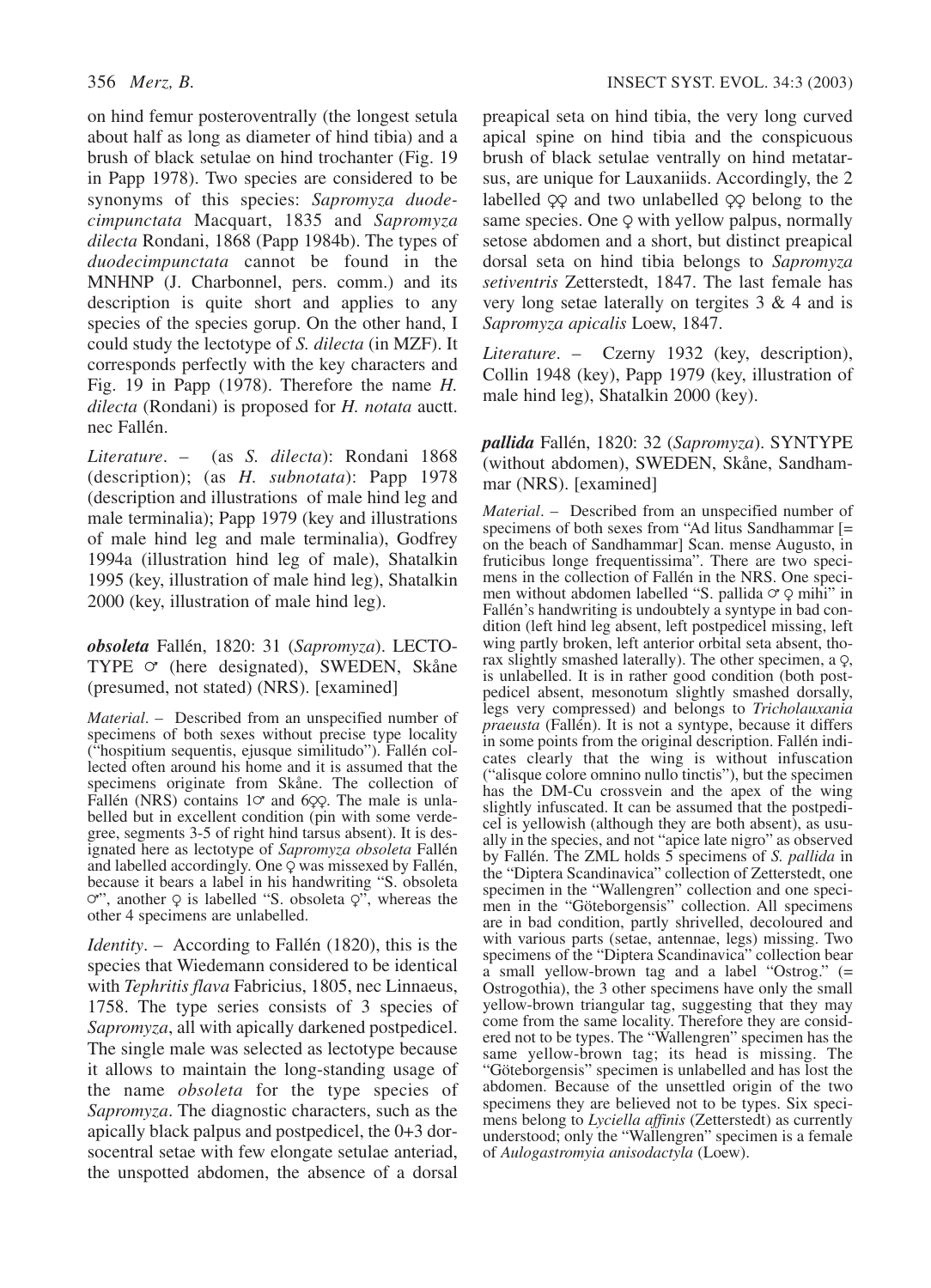*Identity*. – The single syntype belongs to a species of the *Lyciella illota* group as currently understood. This group is represented by 3 species in southern Scandinavia: *L. illota* (Loew, 1847), *L. mihalyii* Papp, 1978 and *L. subfasciata* (Zetterstedt, 1847). They are characterized by the contrastingly black tip of palpus and postpedicel, the entirely transparent wing without infuscation, the biserial acrostichal setulae, 1-2 additional setulae close to posterior notopleural seta, the presence of 2 katepisternal setae, the mat to subshining mesonotum and unmodified legs. The 3 species differ only in the structure of the male terminalia (length and shape of surstylus, shape of gonites). Unfortunately, these characters are not visible in the syntype. It is therefore impossible to identify the specimen, although the sum of character states (only apical third of postpedicel black, mesonotum mat) suggests that it belongs to *L. subfasciata*. However, this identification is vague and it is proposed here not to change a well established name. *S. pallida* should be treated as an unrecognized species as long as no male syntype is available.

## *pallidiventris* Fallén, 1820: 31 (*Sapromyza*). LEC-TOTYPE  $\circ$  (here designated), SWEDEN, Svecia meridionalis (NRS). [examined]

*Material*. – Described from an unspecified number of specimens of both sexes from "in Svecia meridionali [= Southern Sweden] mense Augusto obvia." There are 8 specimens in the Fallén collection (NRS) which are considered to be syntypes. One male with a label "S. pallidiventris  $\sigma$ " in Fallén's handwriting, in excellent condition (left postpedicel absent and left occiput slightly depressed), is selected here as lectotype of *Sapromyza pallidiventris* Fallén and labelled accordingly. One female is labelled "S. pallidiventris  $Q$ " in Fallén's handwriting, whereas the other  $30^\circ$  and  $39^\circ$  are unlabelled. They are paralectotypes of *S. pallidiventris*.

*Identity*. – This species belongs to a group of 5 very similar species which are either placed in *Lyciella* Collin, 1948, or in *Pseudolyciella* Shatalkin, 2000. They are characterized by the absence of anepimeral setulae, the presence of 1+3 dorsocentral setae which are inserted on black spots and the characteristically large surstyli with highly modified gonites. They are divided into two species groups, the exclusively mediterranean *L. brevimana* group which has the mesonotum mostly yellowish, and the more widespread *L. pallidiventris* group with the predominantly grey mesonotum. The latter includes also *L. stylata* Papp, 1978 and *L. subpallidiventris* Papp, 1978.

The 3 species can be properly separated only by the study of the gonites of the male terminalia (Papp 1978). The lectotype corresponds with the current usage of the name (Godfrey 1994b, Merz 1998, Papp 1978, 1979, Shatalkin 2000) and is therefore selected as name-bearing type in order to stabilize nomenclature. Another male without labels belongs to the same species. One male without labels has a very long left gonite and is *L. stylata*. In the 4th male the gonites are short and apically curved in different directions. It is identified as *L. subpallidiventris*. The holotypes of both species described by Papp (1978) (*stylata*, *subpallidiventris*) have been studied (in HNHM).

*Literature*. – Papp 1978 (illustrations male terminalia), Papp 1979 (key, illustration male terminalia), Remm & Elberg 1979 (illustration 27e: male terminalia) Godfrey 1994b (illustration male terminalia), Shatalkin 2000 (key, illustration male terminalia).

*plumicornis* Fallén, 1820: 33 (*Sapromyza*). LEC-TOTYPE  $\varphi$  (here designated), SWEDEN, Skåne (presumed, not stated) (NRS). [examined]

*Material*. – Described from an unspecified number of  $\sigma \sigma$  and  $\varphi$ , without indication of type locality "habitat cum praecedente" [= *Sapromyza quadripunctata* (Linnaeus, 1758) which has the following distribution: "In succo arborum sauciatarum mense Julio, in praedio Beckaskog & in fruticibus ad litus Sandhammar Scan. lecta"]. It is assumed thus that the 2 syntypes of Fallén (NRS) were collected in Skåne. One female with the handwritten label of Fallén "S. plumicornis  $\sigma$ " was missexed by Fallén. It is here designated as lectotype of *Sapromyza plumicornis* Fallén and labelled accordingly. It is in rather bad condition (both aristae, 3 scutellar setae, left fore leg, tarsus of right fore leg, left mid tarsus and some scutal setae around the pin missing, body partly covered with debris). The other female with the label "S. plumicornis  $Q$ " in Fallén's handwriting is in worse condition and labelled as paralectotype.

*Identity*. – Despite the poor condition of the lectotype, the diagnostic characters are mostly well visible (yellow body, presence of an intraalar seta, of 0+3 dorsocentral setae, black palpus, yellow antenna, scutellum ventrally uniformly yellow, abdomen unspotted, tergite 3 at posterior margin with very long black setae). The designation of this specimen as lectotype of *Sapromyza plumicornis* Fallén maintains its long-standing usage in the genus *Minettia*. Although the aristae are missing in the lectotype there is no doubt about its identity. It is the only yellow Scandinavian *Minettia* with unpatterned wings and entirely yel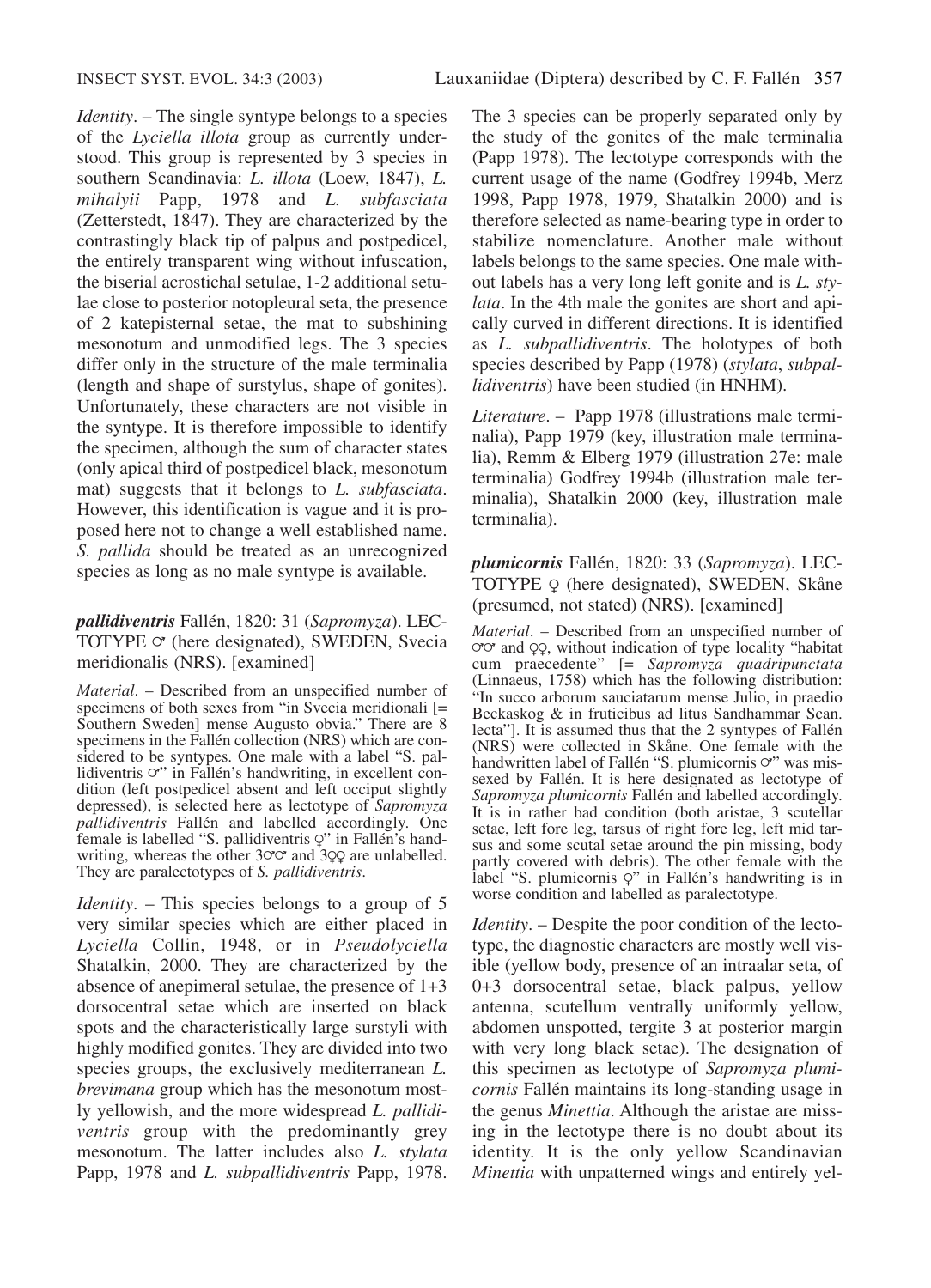low scutellum. Moreover, it resembles superficially *Sapromyzosoma quadripunctata* (Linnaeus, 1758) with which it is compared in the original description. The paralectotype female belongs to the same species.

*Literature*. – Czerny 1932 (description, key), Papp 1979 (key), Remm & Elberg 1979 (illustrations male and female terminalia), Papp 1981 (key), Shatalkin 1998 (key, illustration male terminalia), Shatalkin 2000 (key, illustration male terminalia).

*praeusta* Fallén, 1820: 31 (*Sapromyza*). LECTO-TYPE  $\circ$  (here designated), SWEDEN, Skåne (presumed, not stated) (NRS). [examined]

*Material*. – Described from an unspecified number of ord and  $QQ$  from "in hortis mense Augusto". It is assumed here that Fallén collected this species around his home in Skåne which is considered to be the type locality. The collection (NRS) holds 11 syntypic speci-<br>mens. One male bears the label "S. praeusta  $\circ$ " in Fallén's handwriting. It is in good condition (covered with some debris, both medial vertical setae and left postpedicel missing) and is herewith designated as lectotype of *Sapromyza praeusta* Fallén. The other 500 and  $5QQ$  (one Q with the label "S. praeusta Q" in Fallén's handwriting) are considered to be paralectotypes and are labelled accordingly.

*Identity*. – This is an easily recognizable species by the row of setulae ventrally on R2+3, the distinctly infuscated DM-Cu and apex of wing, the ctenidium of about 15 black setulae in apical quarter on fore femur anteroventrally, the yellow antenna and the black palpus. The male has a small black brush of black setulae at ventral tip of hind tibia. The lectotype corresponds perfectly with this description and fixes the long-standing usage of the name *praeusta* in the binomen *Tricholauxania*  $praeusta$  (Fallén, 1820). The labelled female,  $4°$ and 19 without labels belong to the same species. The other 4 specimens belong to 3 other species: Two females are *Lyciella affinis*(Zetterstedt, 1847), one  $\sigma$  is *Lyciella rorida* (Fallén, 1820) and one  $\varphi$ *Sapromyzosoma quadripunctata* (Linnaeus, 1758).

*Literature*. – Czerny 1932 (description, illustration wing), Collin 1948 (key), Papp 1979 (key, illustrations of head and wing), Remm & Elberg 1979 (illustrations male and female terminalia), Remm 1991 (illustrations male hind leg, terminalia), Shatalkin 2000 (key).

*rorida* Fallén, 1820: 32 (*Sapromyza*). LECTO-TYPE  $\circ$  (here designated), SWEDEN, Skåne (presumed, not stated) (NRS). [examined]

*Material*. – Described from an unspecified number of  $\sigma \sigma$  and  $\varphi$  from "in fruticibus mense Julio nuptias celebrans". It is assumed here that Fallén collected this species around his home in Skåne which is considered to be the type locality. There are 10 syntypic specimens in the collection (NRS). One male without labels but in very good condition (only left posterior fronto-orbital seta absent and body slightly covered with debris) is designated herewith as lectotype of *Sapromyza rorida* Fallén and is labelled accordingly. One specimen carries the label "S. rorida  $\circ$ " in Fallén's handwriting, but it is a female. Another  $Q$  is labelled "S. rorida  $Q$ " in Fallén's handwriting, and the other 7 specimens are unlabelled.

*Identity*. – The original description of Fallén is very general and applies to several yellow species with entirely transparent wings. In fact, the syntypic series consists of 5 species of 3 genera of Lauxaniidae and 1 species of Chyromyidae. The male which is selected here as lectotype is unlabelled, but it has the tip of the aedeagus exposed (with 2 arrow-like sclerotized spines in the membrane) and its designation maintains the longstanding usage of the name *S. rorida* for a species of *Lyciella* as currently understood. Both labelled and 3 unlabelled  $\varphi \varphi$  belong to the same unmistakable species (4 rows of acrostichal setulae anterior of suture, setulae present between apical scutellar setae, ctenidium on fore femur composed of about 7 spiny black setulae anteroventrally in apical third, 2 katepisternal setae, antenna and palpus yellow). One female has the mesonotum entirely shining and the palpus is black. It belongs to *Lyciella decipiens* (Loew, 1847). Another female without presutural dorsocentral seta, the bases of the ocellar setae outside the triangle formed by the ocelli and with 4 rows of acrostichal setulae is *Sapromyzosoma quadricincta* (Becker, 1895). One male has a distinct intraalar seta, very long aristal rays, black palpus and an unspotted abdomen. It is *Minettia plumicornis* (Fallén). The last female is a species of *Chyromya* Robineau-Desvoidy (Chyromyidae).

*Literature*. –Czerny 1932 (description), Papp 1979 (key, illustrations of habitus and fore leg), Remm & Elberg 1979 (illustrations of male and female terminalia), Shatalkin 2000 (key, illustration of male terminalia).

*seticornis* Fallén, 1820: 27 (*Lauxania*). LECTO-TYPE Q (here designated), SWEDEN, Uppland (by present restriction) (NRS). [examined].

*Material.* – Described from an unspecified number of  $\sigma \sigma$  and  $\varphi \varphi$  from "Habitat in Uplandia D[omo] Haeffner;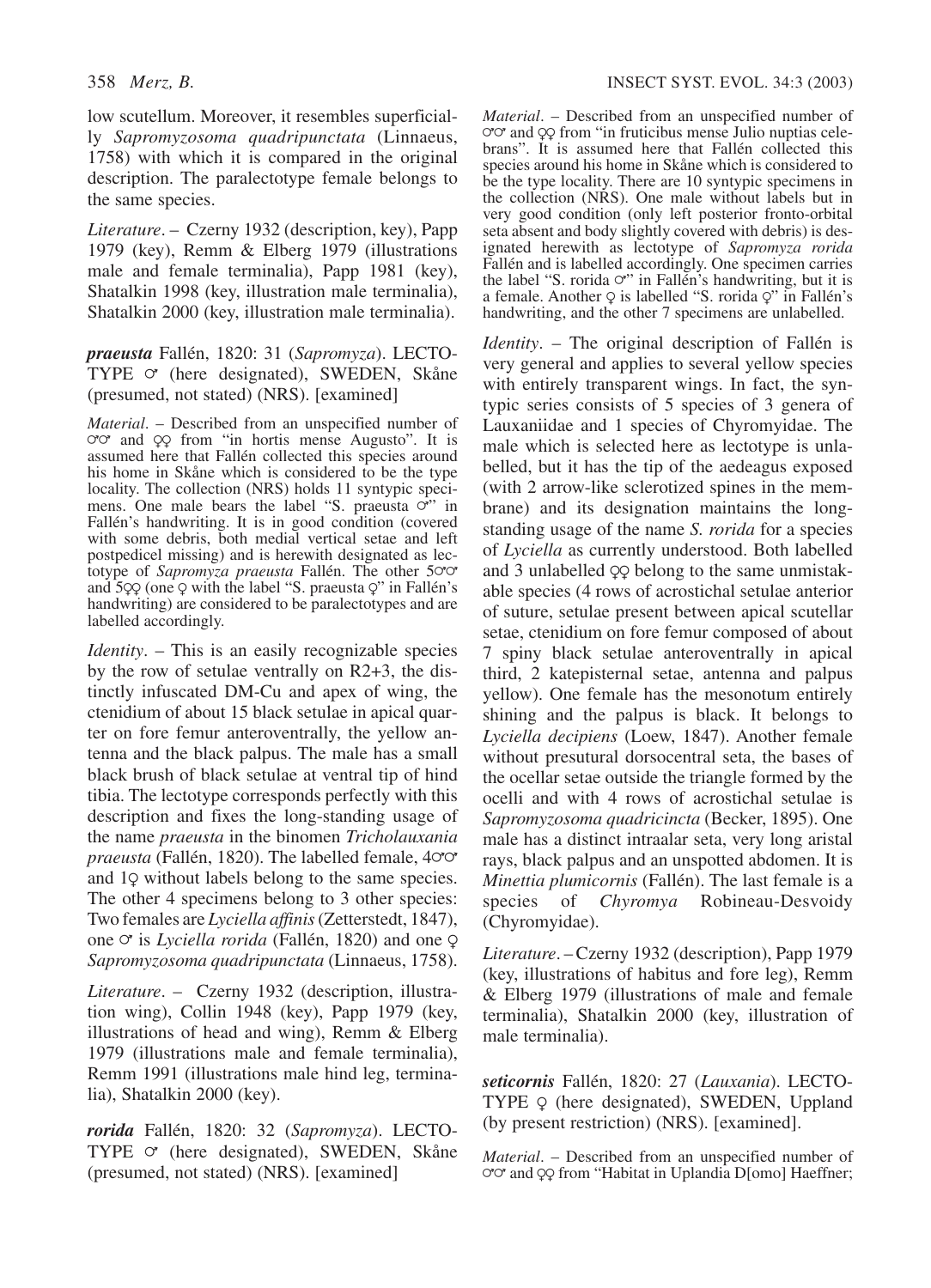in Ostrogothia D[omo] Zetterstedt". The Fallén collection (NRS) contains  $2 \Omega$  which are probably syntypes. One female is labelled "Lauxania seticornis  $\circ$ <sup>"</sup> in Fallén's handwriting. Fallén obviously missexed the specimen because he considered the two sexes to be very similar ("masculum a femina mox distinguunt"). It has the characteristic slightly pointed tip of the abdomen which is very different from the large, ventrally folded epandrium of the  $\sigma$ . The condition of the specimen is rather bad (both postpedicels missing, head and thorax laterally covered with debris, pin with verdegree; pinned laterally, thus scutum well visible, colouration good, all setae and all legs present). It is designated and labelled here as lectotype of *Lauxania seticornis* Fallén. The other specimen is a female without labels. I have labelled it as paralectotype.

*Identity*. – Both specimens belong to the same species. The present lectotype fixation maintains the long-standing usage of the name *Lauxania seticornis* Fallén which is the type-species of *Pachycerina* Macquart, 1835. It is a very characteristic yellow-brownish species with the following set of characters: face convex with two shining black round spots laterally, ocellar triangle small and shining black, arista thickened due to very dense blackish setulae, anterior fronto-orbital seta inclinate, posterior reclinate, palpus apically black, wing yellow with crossbands slightly infuscated.

*Literature*. – Czerny 1932 (description, key, illustration of head), Papp 1979 (key, illustration of habitus), Remm & Elberg 1979 (illustrations of male and female terminalia), Shatalkin 2000 (key)

### **Nomenclatural summary**

*Calliopum aeneum* (Fallén, 1820) *Cnemacantha muscaria* (Fallén, 1823) *Eusapromyza multipunctata* (Fallén, 1820) *Homoneura dilecta* (Rondani, 1868) = *H. notata* auctt. nec Fallén, 1820 *Homoneura interstincta* (Fallén, 1820) *Homoneura mediospinosa,* **sp. n.** = *H. interstincta* auctt. nec Fallén, 1820 *Homoneura notata* (Fallén, 1820) = *H. subnotata* Papp, 1978, **syn. n.** *Lyciella decempunctata* (Fallén, 1820) *Lyciella pallidiventris* (Fallén, 1820) *Lyciella rorida* (Fallén, 1820) *Minettia fasciata* (Fallén, 1826) *Minettia plumicornis* (Fallén, 1820) *Pachycerina seticornis* (Fallén, 1820) *Sapromyza albiceps* Fallén, 1820 *Sapromyza obsoleta* Fallén, 1820 *Tricholauxania praeusta* (Fallén, 1820)

Nomen dubium: *Sapromyza pallida* Fallén, 1820

### **Acknowledgements**

I wish to express my sincerest thanks to T. Pape (Stockholm) and L. Papp (Budapest) for their help and hospitality during my stays at the Natural History Museums of Stockholm and Budapest. Further I thank J. Charbonnel (Paris), R. Danielsson (Lund) and S. Whitman (Firenze) for loan of precious type specimens of the historical collections of Meigen, Zetterstedt and Rondani respectively, and to P. A. Arnaud (San Francisco), G. Bächli (Dietikon), Ch. Kassebeer (Kiel) and R. Meier (Copenhagen) for additional specimens. I am greatly indepted to T. Pape and B. Landry (Geneva) for critically reading a draft of the manuscript and useful suggestions.

### **References**

- Ceianu, I., Martinek, V. & Ghizdavu, L. (1991) Contribution to the knowledge of families Lauxaniidae and Heleomyzidae (Diptera, Acalyptrata) in Romania. *Travaux du Muséum d'Histoire Naturelle "Grigore Antipa"* 31: 85-112.
- Collin, J. F. (1933) Five new species of Diptera. *Entomologist's monthly magazine* 69: 272-275.
- Collin, J. F. (1948) A short synopsis of the British Sapromyzidae (Diptera). *Transactions of the Royal Entomological Society of London* 99 (5): 225-242.
- Czerny, L. (1932) 50. Lauxaniidae (Sapromyzidae). *In* Lindner, E.: *Die Fliegen der Palaearktischen Region* 5: 76 pp. Stuttgart.
- Evenhuis, N. L. (1997) *Litteratura Taxonomica Dipterorum (1758-1930).* Volume I, A-K. 1-426. Backhuys Publishers, Leiden.
- Fallén, C. F. (1820) *Ortalides Sveciae. Lundae:* 1-34.
- Fallén, C. F. (1823) *Agromyzides Sveciae. Lundae:* 1-10.
- Fallén, C. F. (1826) *Supplementum Dipterorum Sveciae. Lundae*: 1-16.
- Godfrey, A. (1994a) *Homoneura subnotata* Papp, 1979 [sic] (Diptera: Lauxaniidae) new to Britain and the deletion of *H. notata* from the British list. *British Journal of the Entomology and Natural History Society* 7: 23-24.
- Godfrey, A. (1994b) *Lyciella stylata* Papp and *L. subpallidiventris* Papp (Diptera: Lauxaniidae) new to Britain. *British Journal of the Entomology and Natural History Society* 7: 81-84.
- Kassebeer, Ch. F. (2001) *Calliopum splendidum* Papp, 1978 (Diptera, Lauxaniidae) und andere Faulfliegen von den Müggelbergen in Berlin. *Dipteron* 4 (2): 125- 128.
- Merz, B. (1998) 66. Lauxaniidae. Pp. 254-256 *in* Merz, B., Bächli, G., Haenni, J.-P. & Gonseth, Y.: Diptera – Checklist. *Fauna Helvetica* 1: 1-369.
- Merz, B. (2003). Einführung in die Familie Lauxaniidae (Diptera, Acalyptrata) mit Angaben zur Fauna der Schweiz. *Mitteilungen der Entomologischen Gesellschaft Basel* 52 (2-3): 29-128.
- Merz, B. in press. A revision of the *Minettia fasciata* species group (Diptera, Lauxaniidae). *Revue Suisse de Zoologie* 111.